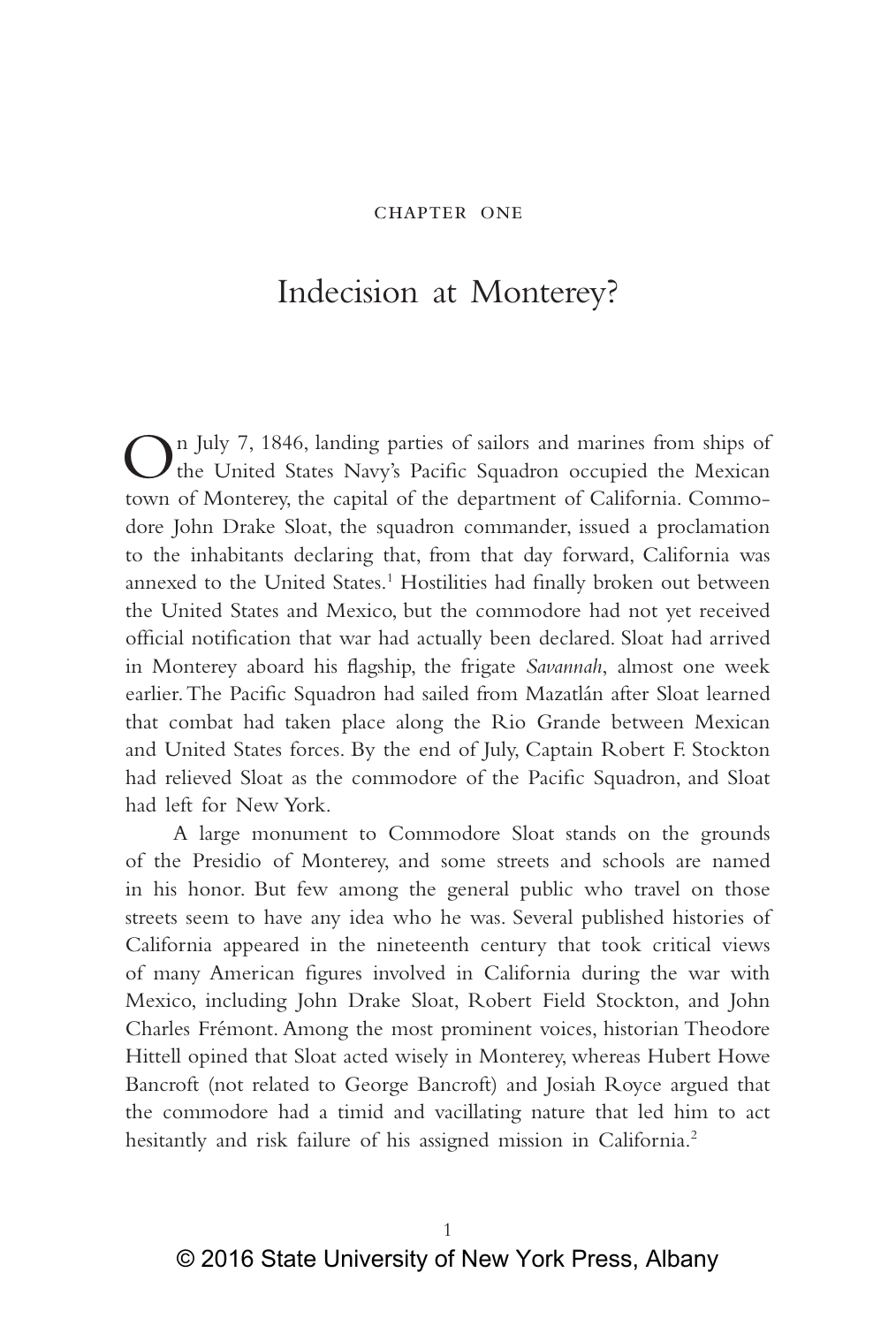Among students of the Mexican War, Commodore Sloat's actions in command continue to provide grist for the mills of historical controversy. Interpretations appearing after 1900 take either of two approaches. Some criticize Sloat sharply for not acting sooner than he did in Mazatlán and also after arriving in Monterey. Authors from this school of thought use words like "Nervous Nellie," "dithering," or "hypochondriac" to describe Sloat. The historian K. Jack Bauer best exemplifies this most critical viewpoint. In his 1969 book about the naval aspects of the Mexican War, Bauer blisters Sloat with scathing denunciations and portrays him as timidly quavering in a situation that demanded decisive action. Five years later, Bauer authored a work on the entire war in which he toned the rhetoric down somewhat, and in a 1980 book chapter about George Bancroft as secretary of the navy, Bauer stated that while Sloat was "overly cautious," his proclamation of annexation was a good approach to the situation as it existed at that point in time. Bauer also criticized Secretary Bancroft's actions and, in all three of these works, heaped criticism on Commodore Robert F. Stockton as well.

Commodore Sloat has received kinder treatment from other modern historians of the Mexican War. Such writers tend to sympathize with his fear of repeating the colossal blunder of Commodore Thomas ap Catesby Jones, who in 1842 occupied Monterey in his mistaken belief that the United States and Mexico had gone to war. Some note Sloat's age and sickliness. Bernard DeVoto added that Sloat was a "navy fuss-budget." Robert Selph Henry and John S. D. Eisenhower have seen Sloat as ensnared in a predicament caused by unclear, contradictory orders from Secretary Bancroft.<sup>3</sup>

Some officers of the age of sail navy, such as Stephen Decatur, are the subject of several biographical studies. Most others, of course, have none at all. The corpus of "commodore biographies" comprises a large and important part of the history of the United States Navy in the age of sail. The years from the navy's founding in 1798 until the end of the War of 1812 have attracted a fair number of studies, some of the interest relating to the bicentennial of that war. Studies of the period between 1815 and 1861 do exist but in much smaller numbers than for the preceding years. The biographical literature comprises a very important part of the naval historiography of those later antebellum years.<sup>4</sup>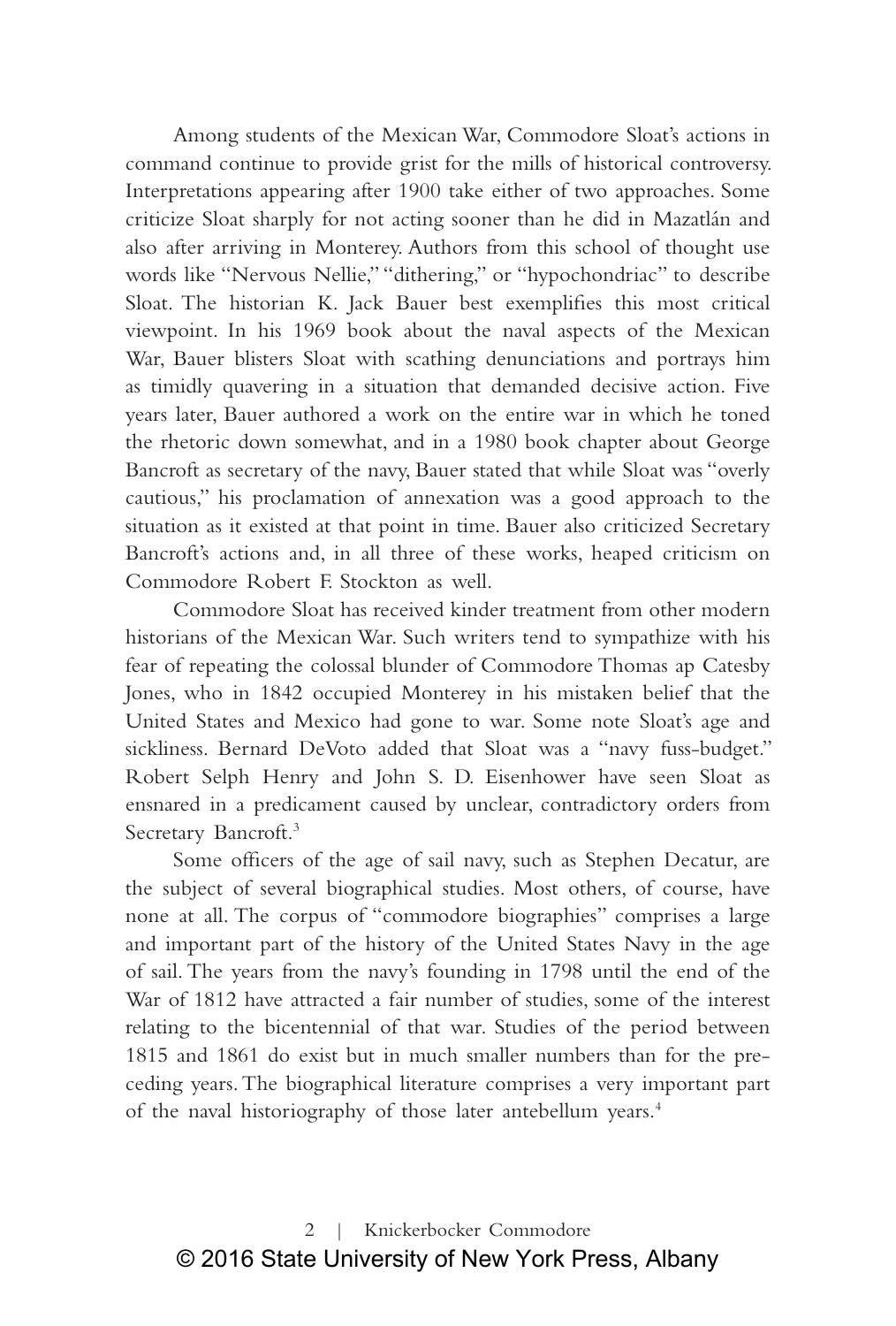There is one earlier biography of Rear Admiral John Drake Sloat, who was promoted to that rank on the retired list after the Civil War. Edwin Allen Sherman's *The Life of the Late Rear Admiral John Drake Sloat*  appeared in 1902.<sup>5</sup> Major Sherman served as the secretary of the Sloat Monument Association of California, an organization founded to raise the monument on the Presidio of Monterey. Sherman's adoring book reflects its author's mission and is also rife with fulminating ad hominem attacks against anyone who had criticized Sloat or whose words might have been construed that way. Triumphalist and celebratory, the work is unreliable but by no means completely worthless. It does contain some outright falsehoods, and some of them will be pointed out in this essay. Sherman seldom identified his sources, but it appears that much of his information came from an anonymously authored magazine article that appeared in 1849 and also from descendants of Sloat. One great-grandson was present at the dedication of the monument. I have chosen to treat Sherman's book as a sort of family memoir of a departed ancestor that requires corroboration before accepting anything it says. Sherman created a historical record that needs revision, and this book will make that contribution.

Wondering how a high-ranking naval officer such as Sloat could possibly be "timid" sparked the research that led to this biography. After all, he had been decorated by Congress for his key role in capturing a British frigate during the War of 1812 and later led United States Navy forces in the capture of an elusive and fearsome Caribbean pirate. To understand Commodore John Drake Sloat's actions, one must understand something about the man himself and the experiences that shaped him. That goal requires studying the life course that brought him to Monterey that fateful July. The surviving historical record does not support "getting into his head" in any psychological sense. However, we can peer over Sloat's shoulder and look out at things as he saw them. That is not enough. We must also consider situations and settings that affected his thoughts and actions, even though they were sometimes beyond his radius of personal influence.<sup>6</sup> He first entered the United States Navy soon after it was founded and was placed on a retired list in 1855. His career spanned almost the entire period between the navy's beginnings and the Civil War. Then just as now, much of navy life was mundane and

Indecision at Monterey? | 3 © 2016 State University of New York Press, Albany